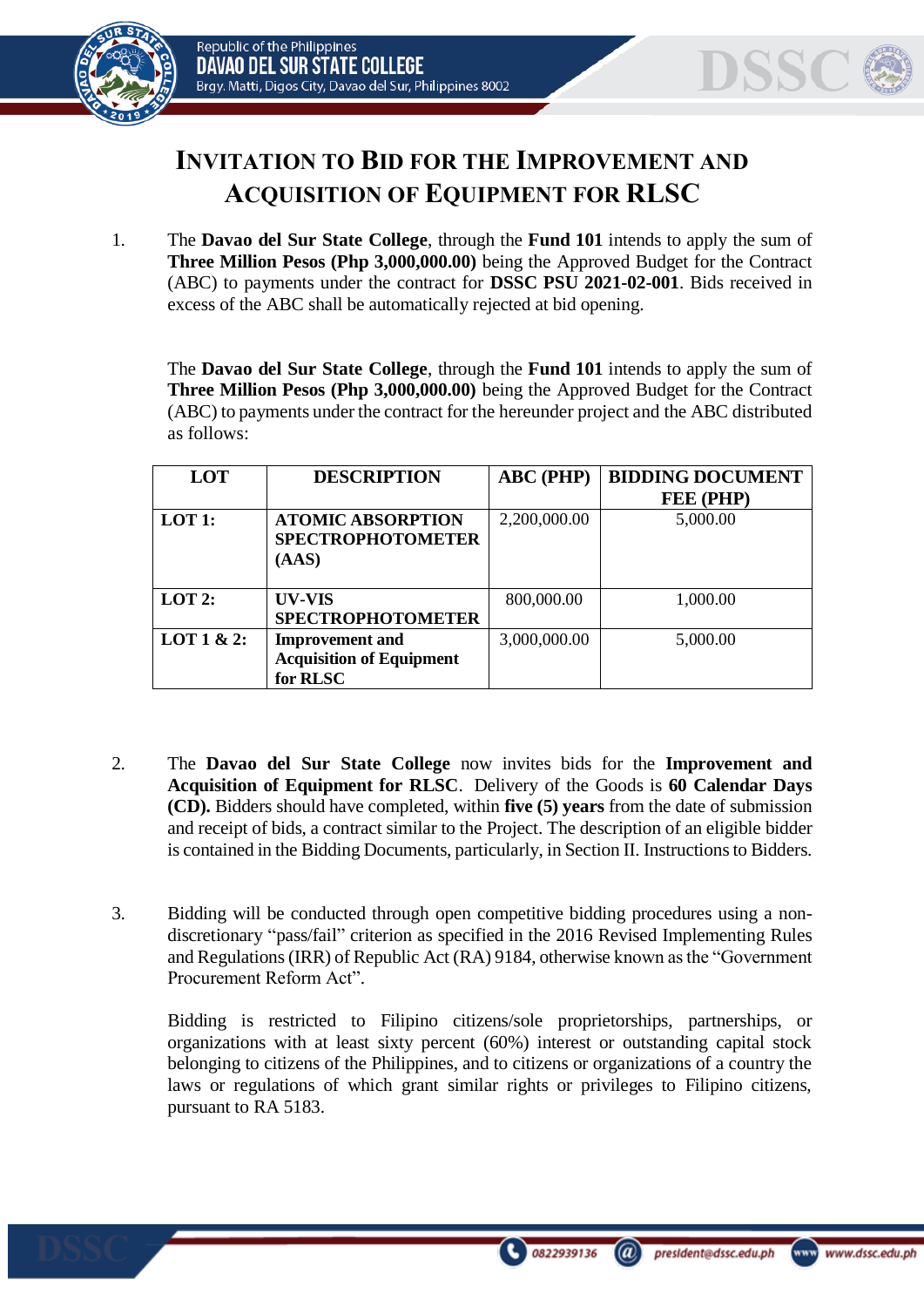

- 4. Interested bidders may obtain further information from **Davao del Sur State College** and inspect the Bidding Documents at the address given below from **08:30 A.M to 04:30 P.M (Monday to Friday)** except holidays.
- 5. A complete set of Bidding Documents may be acquired by interested Bidders on **February 04 to March 01, 2021** from the address below and upon payment of the applicable fee for the Bidding Documents, pursuant to the latest Guidelines issued by the GPPB, in the amount as stipulated in Section 1 of this IB**.**

It may also be downloaded free of charge from the website of the Philippine Government Electronic Procurement System (PhilGEPS) and the website of the Procuring Entity*,*  provided that Bidders shall pay the applicable fee for the Bidding Documents not later than the submission of their bids.

Bidders shall pay the applicable fee for the Bidding Documents not later than the submission of their bids in any of the following payments options:

- Over-the-counter payment at DSSC-Cashier's office, Brgy. Matti, Digos City, Davao del Sur;
- Over-the-counter deposit at Land Bank of the Philippines (LBP) Account No. 0332-1103-65.

Prior to payment, bidders are advised to coordinate first with the BAC Chairperson, Mr. EDUARDO F. AQUINO, through mobile phone at (+63)948 270 7001 for the issuance of the "Payment Order" and instructions.

- 6. The **Davao del Sur State College** will hold a Pre-Bid Conference on **February 15, 2021 (09:00 A.M.)** at **Davao del Sur State College, Brgy. Matti, Digos City, Davao del Sur***,* which shall be open only to all interested parties who have purchased the Bidding Documents but limited to one (1) physically present representative per bidder only. The Pre-bid Conference is likewise accessible online via **Zoom through the following link: [https://us02web.zoom.us/j/82073018802?pwd=TlBHN1hQS2c1M2R2N0hz](https://us02web.zoom.us/j/82073018802?pwd=TlBHN1hQS2c1M2R2N0hzQnVMVXBtUT09) [QnVMVXBtUT09](https://us02web.zoom.us/j/82073018802?pwd=TlBHN1hQS2c1M2R2N0hzQnVMVXBtUT09)**
- 7. Bids must be delivered to the address below on or before **March 01, 2021 (05:00 P.M.).** All Bids must be accompanied by a bid security in any of the acceptable forms and in the amount stated in **ITB** Clause **Error! Reference source not found.**.

Bid opening shall be on **March 02, 2021 (09:00 A.M.)** at **Davao del Sur State College, Brgy. Matti, Digos City, Davao del Sur**, which shall be accessible also online via **Zoom through the following link: [https://us02web.zoom.us/j/86048940432?pwd=UEpzV2xkSEkxV3VvYTFh](https://us02web.zoom.us/j/86048940432?pwd=UEpzV2xkSEkxV3VvYTFhVUFoYUhvZz09) [VUFoYUhvZz09](https://us02web.zoom.us/j/86048940432?pwd=UEpzV2xkSEkxV3VvYTFhVUFoYUhvZz09)**



 $\overline{a}$ 

DSSC